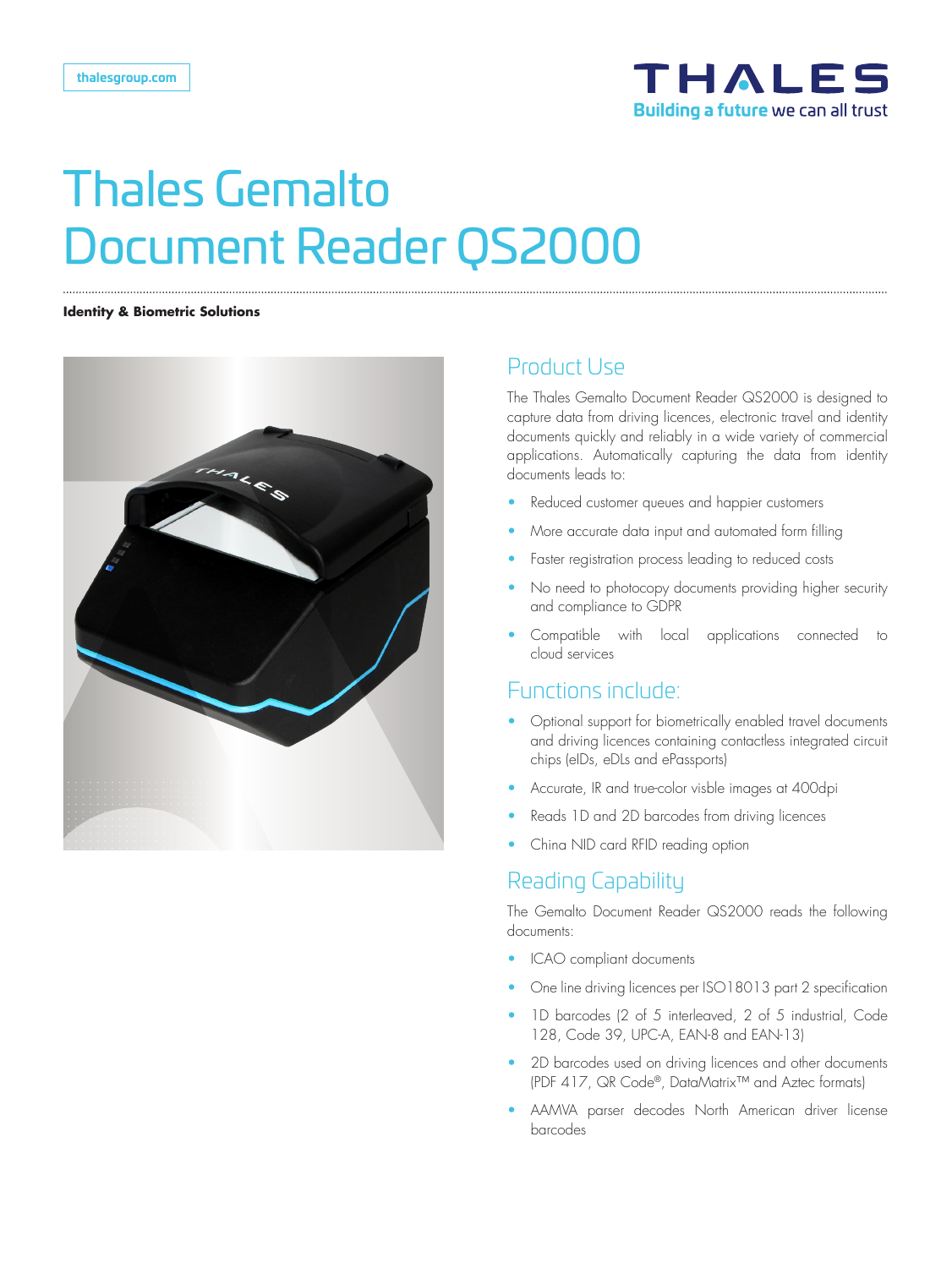#### **Identity & Biometric Solutions**

## KEY FEATURES & FUNCTIONAL ITY

- Multiple document reading and imaging using truecolour image matching
- Dual wavelength illumination : IR and Visible
- Anywhere placement of ID cards
- OCR data capture of the Machine Readable Zone (MRZ)
- Complete access to OCR data and images captured via Software Development Kit (SDK)
- Access to images as BMP, PNG or JPEG format
- Auto-triggering of document capture presence of document is automatically detected using visible light
- Windows® 7, Windows® 8.1, Windows® 10, macOS and Linux® compatible
- USB 2.0 or USB 3 high speed compatible via SuperSpeed USB 3.2 Gen1 Type-C™ host port
- Rugged design, no moving parts and internally sealed optical chamber to prevent dust ingress
- Chemically Strengthened Glass for advanced durability
- Powered from a single USB 500mA port

## Comprehensive Software Features

- Uses the same API interface as other Thales document readers using Gemalto Document Reader SDK
- Flexible software interface allows host application to select image type, image compression, photo extraction, reflection or ambient light elimination, color enhancement, which data groups to read, etc.
- Configuration via file or api, can be configured in field and saved
- Simple high level API for quick program development or detailed low level API for fine control of all reader functions. SDK provides full configuration API
- Contactless IC reading for ePassports (LDS 1.7 & 1.8) including basic access control (BAC)
- Contactless IC reading for eDL & iDL (electronic driving licences) up to DG14 including basic access control (BAP v1)
- ICAO 9303 checksum validation
- Full SDK including DLLs, code examples, utilities and demonstration programs. Can be used with Visual C++®, Java® and Microsoft® .NET Framework for Visual Basic® .NET and Visual C#®
- Interfaces to standard hotel software, Oracle PMS, Amadeus, etc

## ePassport (RFID) Option

Reads from and writes to contactless chips and eID according to:

- ISO 14443 13.56MHz Type-A and Type-B
- ePassport support for ICAO 9303 LDS 1.7 & 1.8 and PKI using included SDK
- Dual antennas capable of reading shielded passports
- iDL & eDL reading and access control for driving licences to ISO 18013 parts 2&3 and ISO/CEI TR 19446 using included SDK
- All standardized rates, up to 848 Kbps, read-out times depend on RFID tag, operating system and amount of data stored in the chip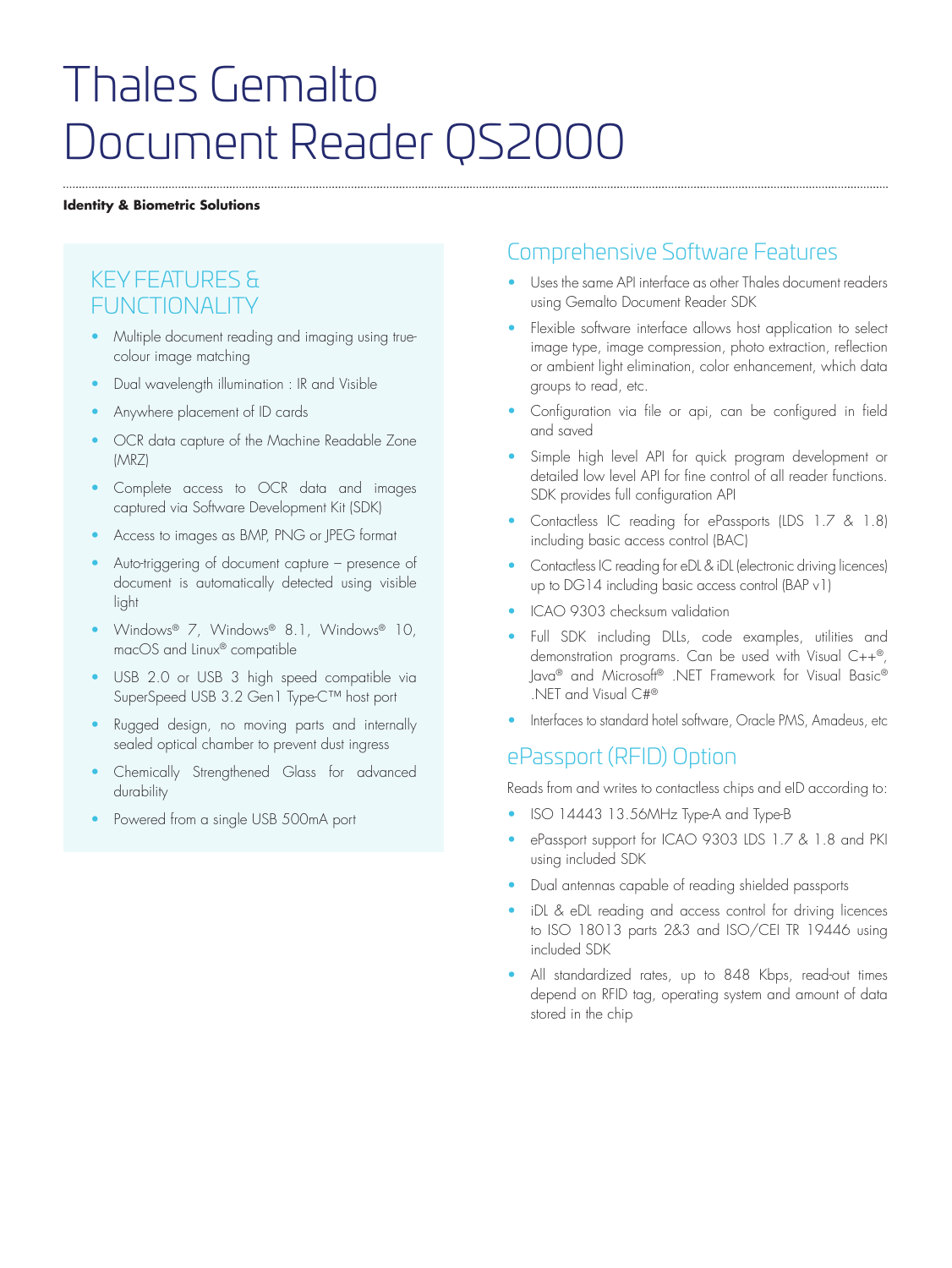#### **Identity & Biometric Solutions**

## HRZ Data Capture Option

Additional software can identify a document type and capture the human readable information for fast data entry. Customisable to fill forms in local and enterprise applications. Interfaces include:

- XML and JSON
- TCP/IP
- DLL
- HTTP/HTTPS
- Java
- Keyboard emulation

HRZ Data Capture options include multi-font including Asian, Arabic and Chinese character sets.

## Identity Document Verification Option

Additional software can authenticate an identity document using optical pattern matching to:

- Identify documents based on the type and country of origin
- Match visible optical features captured from a document against a database of trusted security features at level
- Verify that areas are blank, devoid of patterns, text or printed matter
- Check photo in chip against photo on data page

## Chinese NID RFID Option

Supports reading of new China NID documents using RFID protocols with crypto module inside reader<sup>1</sup>

### Illumination

The reader illuminates documents:

- White visible LEDs, 430-700nm
- Near Infrared (IR) B900: 860nm peak

### Resolution

- Standard 400 DPI image resolution
- RGB 24 bit color system

## Status Indicators

The Gemalto QS2000 provides user feedback via the following status indicators:

The reader provides user feedback via the following status indicators:

- Red Read Error LED
- Green Valid Read LED
- Yellow Busy LED, progressing document
- Blue Ready LED

The API provides for audible feedback via the computer speaker.

The reader performs a power-up self-test and indicate failure using status LEDs.

## Minimum PC Specification

Software must be installed on a customer-supplied PC, some aspects of the read speed may be affected by PC specification. The following minimum configuration is recommended:

- 2 GHz Pentium® 4 CPU (Intel Core 2 Duo recommended)
- 1 GB DRAM
- USB 2.0
- 60 MB of Hard Drive space for software
- Windows® 7, Windows® 8.1 or Windows® 10 operating systems, 32 or 64 bit
- Builds for Ubuntu and CentOS LTS, 32 & 64 bit
- macOS (limited SDK functionality)

#### **Security**

• Kensington® Security Lock

### Smartcard Option

- Contact smartcard to ISO 7816 Class A and AB (T0/T1)
- Internal to reader
- Factory fit only